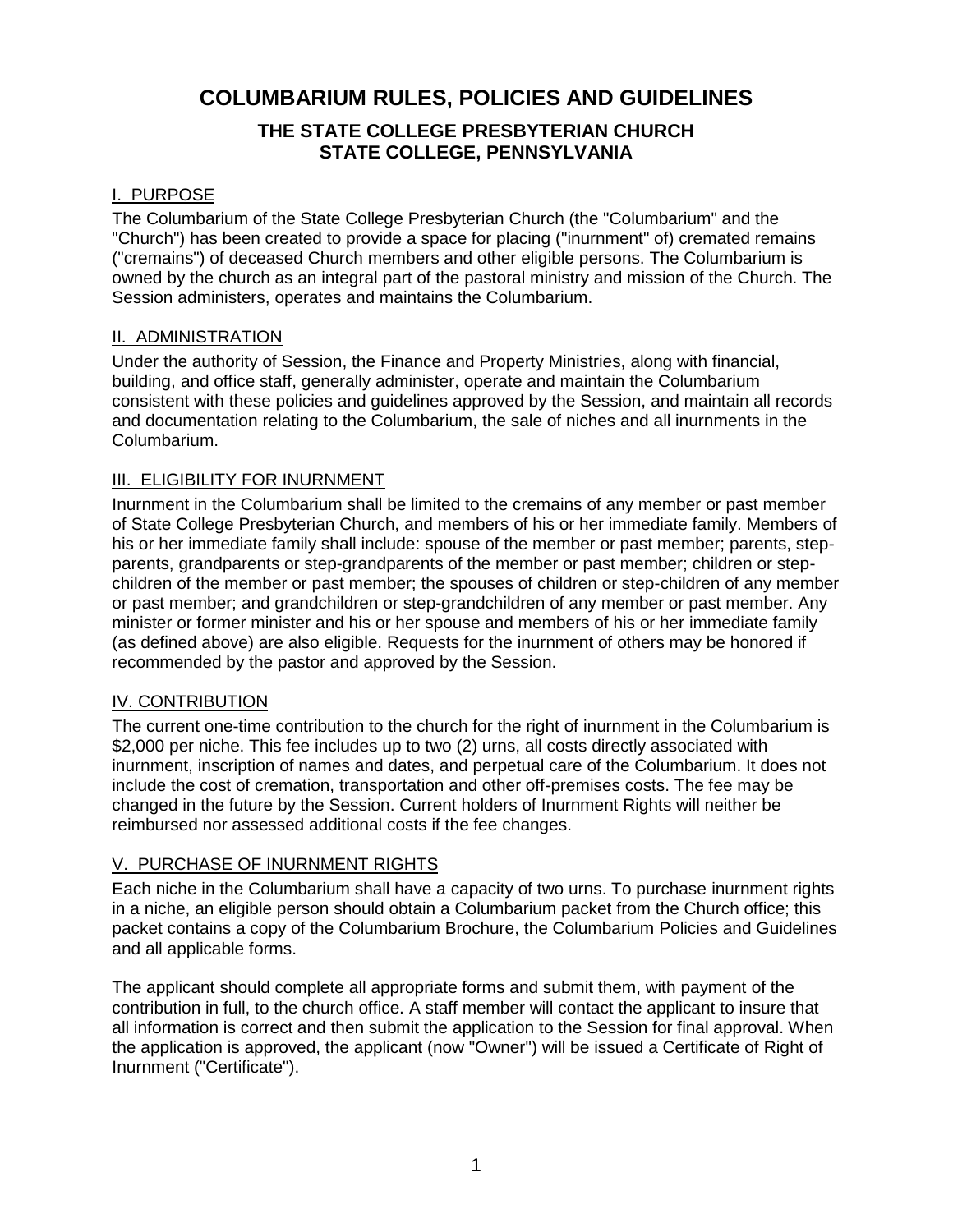## VI. SELECTION OF NICHES

When an application has been approved, the applicant will have the right to select any niche(s) which may be available at that time. If more than one application shall have been approved on the same date, the rights of preference shall be based on the date and time the completed applications are received. No more niches will be sold to a family than those necessary to inurn the cremains of all eligible persons in that family, with two urns to a niche. Any conflicts in niche selection will be resolved by the Session.

### VII. WAIVER OF FEES

Whenever he or she deems it appropriate, any called minister of the Church, with the concurrence of Session, shall have the right to waive any part of or all the payment for a niche for anyone otherwise eligible, and who has recently died or for whom death is imminent. This shall be done discreetly, and the niche can be selected without prejudice from any of the remaining unsold niches by the person in need or his/her survivor(s).

#### VIII. MANNER OF OWNERS' DELIVERING OF ORDERS

The Church shall be held responsible only for written orders given in person or by certified mail, and shall not be held responsible for any mistake occurring due to the lack of precise written instructions as to either the inscription upon or the location of the niche where inurnment is desired.

#### IX. INURNMENT PROCEDURES

A. *Services.* Only an ordained minister serving State College Presbyterian Church, or an ordained minister invited by the Pastor of the Church, shall be authorized to officiate at an inurnment service in the Columbarium. The committal service shall be at the convenience of the Pastor or minister and the family of the deceased to be inurned.

B. *Urns.* The urn to be used for inurning cremains in the Columbarium shall be the urn provided by the church and included in the fee charged for the niche, or an urn supplied by the owner of inurnment rights, said urn not to exceed the dimensions of the urn provided by the church. The name of the deceased shall be affixed to the urn (normally by the crematorium or funeral director) before the urn is returned to the church with the cremains.

#### C. *Inscription on Niches.*

1. Uniformity of Inscription: The inscription shall be the uniform size and style as determined by the Session. The purchase price of the inurnment rights shall include the cost of such inscription.

2. Conformity of Text: The inscription shall normally consist of the following: FIRST, MIDDLE (name or initial) AND LAST NAME(S) OF THE DECEASED; DATE OF BIRTH DATE OF DEATH

3. Correctness of Inscription: An inscription order form will be provided in the Columbarium Packet, and shall be typed or printed in ink, and signed by the person or persons entitled to do so. Arrangements for the inscription, in accordance with the name and dates so furnished, will be made by the church office staff. The Church shall be responsible only for such errors in the inscription as might be made by the party doing the inscription which deviates from the name and dates as filled in on the signed inscription order form.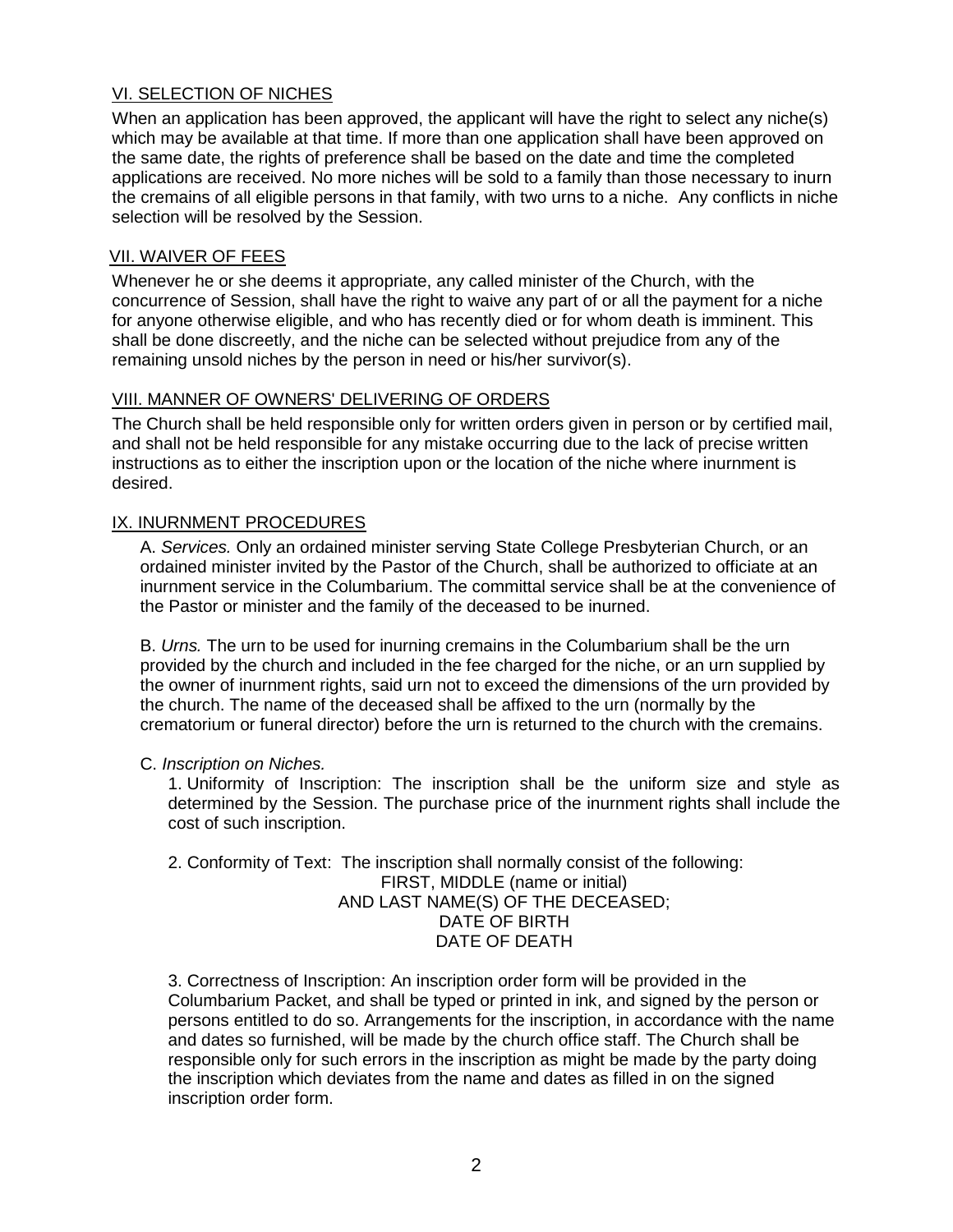### X. FLOWERS, ORNAMENTS AND DECORATIONS

A. *Floral Regulations.* Fresh cut flowers or live plants may be placed in the designated Columbarium area with permission from the church office.

B. *Prohibited Ornaments.* The placing of any item such as toys, signs, wreaths, ornaments, or any other article not provided by the Committee, shall not be permitted in or near the Columbarium area. Any of these items may be removed and disposed of without notice or liability to the owner.

### XI. OWNER'S OBLIGATION OF NOTIFICATION

The owners of inurnment rights, and/or their estate, have an obligation to keep the Church notified concerning his or her current address, ownership changes and related information.

#### XII. FUNDS FOR THE FUTURE

A. The initial costs for construction of the Columbarium and memorial garden were a gift to the church. It is the desire of the donors that funds contributed by individuals for right of inurnment in niches be divided between two trust funds of the church.

B. 50% of funds contributed by individuals for right of inurnment in niches shall be held by the Church, under direction of the Session, as a Columbarium Trust Fund for the perpetual care and the expansion of the Columbarium, including the following:

- 1. Routine maintenance.
- 2. Floral arrangements and seasonal plantings.
- 3. Purchase of urns, Inscription and installation of engraved plaques on niches following inurnment.
- 4. Insurance as required.
- 5. Future additions, modifications and/or repairs to the Columbarium.
- 6. Other uses at the discretion of the Session.

C 50% of funds contributed by individuals, for right of inurnment in niches, shall be deposited into a Mission Trust Fund, as specified by the donors of the Columbarium, to be used for the mission of the church of Jesus Christ in the local community, the nation, and the world. A separate document gives details of the Mission Trust.

#### XIII. TRANSFER OR ASSIGNMENT

A. *Transfer by Owner.* The Session retains the right of first refusal to purchase the unused inurnment rights from any owner of such rights at the then current standard purchase price or the original purchase price, whichever is the lower, prior to the transfer or assignment of said rights to any other owner. Any new owner would have to meet the criteria in Article III of this document, Eligibility for Inurnment, and would be subject to approval by the Session.

B. *Voluntary Surrender.* The right to inurn in the Columbarium may be voluntarily surrendered with no refund of money, except as determined by the Columbarium committee with the approval of Session.

C. *Removal.* Cremains remain the property of the family or estate of the deceased. If cremains from one or both persons listed on the Certificate have been inurned in their niche and the survivors wish to remove all the cremains, rights to the niche will revert to the Church, with no compensation due to the Owner's estate.

D. *Niche Use.* No cremains may be inurned in any niche except those for persons listed on the Certificate of Right of Inurnment for that niche.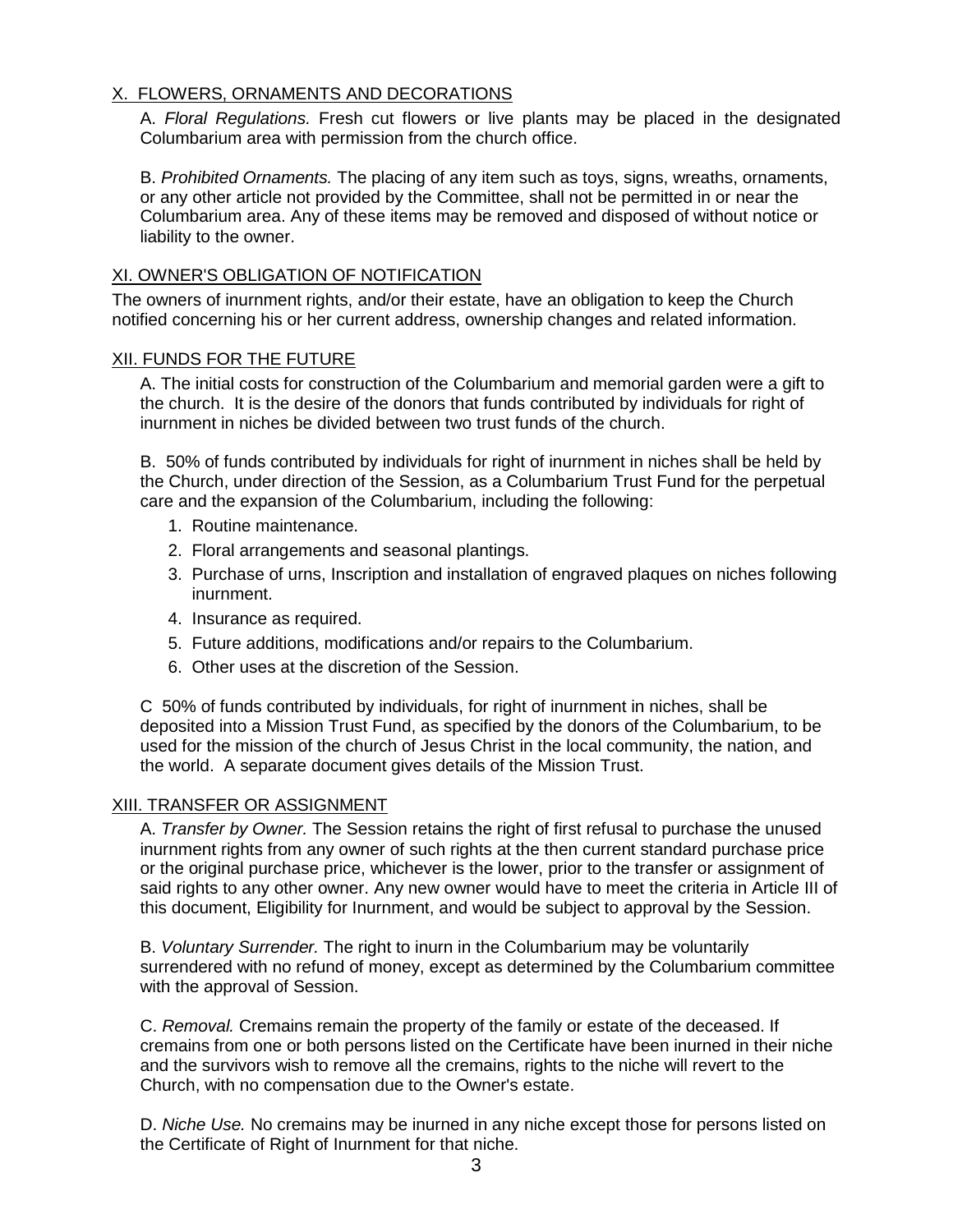E. *Automatic Termination.* The right to inurn, unless earlier terminated, shall automatically expire seventy-five (75) years after its issuance if inurnment has not been made, or if proof has been received that the designees have been interred elsewhere, and such right shall thereafter be of no force or effect. However, upon application duly made to the Session, or for good cause shown, such right may be continued in effect. Just prior to the automatic expiration as indicated hereinabove, the committee shall attempt to provide notice by all reasonable methods to persons having the right of inurnment.

## XIV. TITLE AND RETAINED RIGHTS

The holder of a Certificate acquires no property rights in the Columbarium, any of its niches or any of the Church's property. Legal title to the Columbarium and all niches remain with the Church at all times. The Certificate attests only to the right to inurn the cremains of the person(s) named on the Certificate in the specific niche also stated in the Certificate. Assignment of cremains to a specific niche shall constitute only a license to use such niche pursuant to these Rules, Policies and Regulations, as amended from time to time. In the event of a discrepancy between the Certificate and the administrative records maintained by the church, the latter shall take preference.

## XV. REMOVAL OF CREMAINS BY THE CHURCH

A. Cremains may not be removed from the Columbarium without the written consent of (a) the Church and (b) the Owner (or his or her legal representative or successors) of the Right of Inurnment. The rules stated in this section, *Transfer or Assignment,* shall apply.

B. The church reserves the right to repair, enlarge, remodel, or relocate the Columbarium. In such circumstances the Owner agrees to permit the temporary removal of any cremains until those actions are completed. In the event that any niche is affected by such action, the church shall substitute and the Columbarium committee shall designate another niche of substantially like size and character. Eligible persons shall retain the same rights as originally held.

#### XVI. SECURITY OF CREMAINS

State College Presbyterian Church shall exercise reasonable and responsible care in maintaining the Columbarium, and shall not willfully take any action or willfully fail to do any act that would result in the loss, destruction, or desecration of any cremains in niches. However, the church shall have no liability for any loss of, or damage to the Columbarium, the niches, or the cremated remains, as a result of any act of man or nature, including, but not limited to, fire, lightning, wind storms, explosions, smoke, vandalism, malicious mischief, war, civil commotion, collapse of building, or accidental discharge, leakage, or overflow of water or stream. No personal liability, whatsoever, shall be incurred by any person acting on behalf of the church in connection with the Columbarium.

### XVII. PERSONAL CONDUCT IN THE COLUMBARIUM AREA

The Columbarium is part of the Church and all persons in the Columbarium area are expected to conduct themselves in accordance with customary good decorum as normally observed in a Presbyterian Church. The Pastor and the Committee are empowered to enforce these rules and regulations and to exclude from the Columbarium area any person(s) violating these rules and regulations.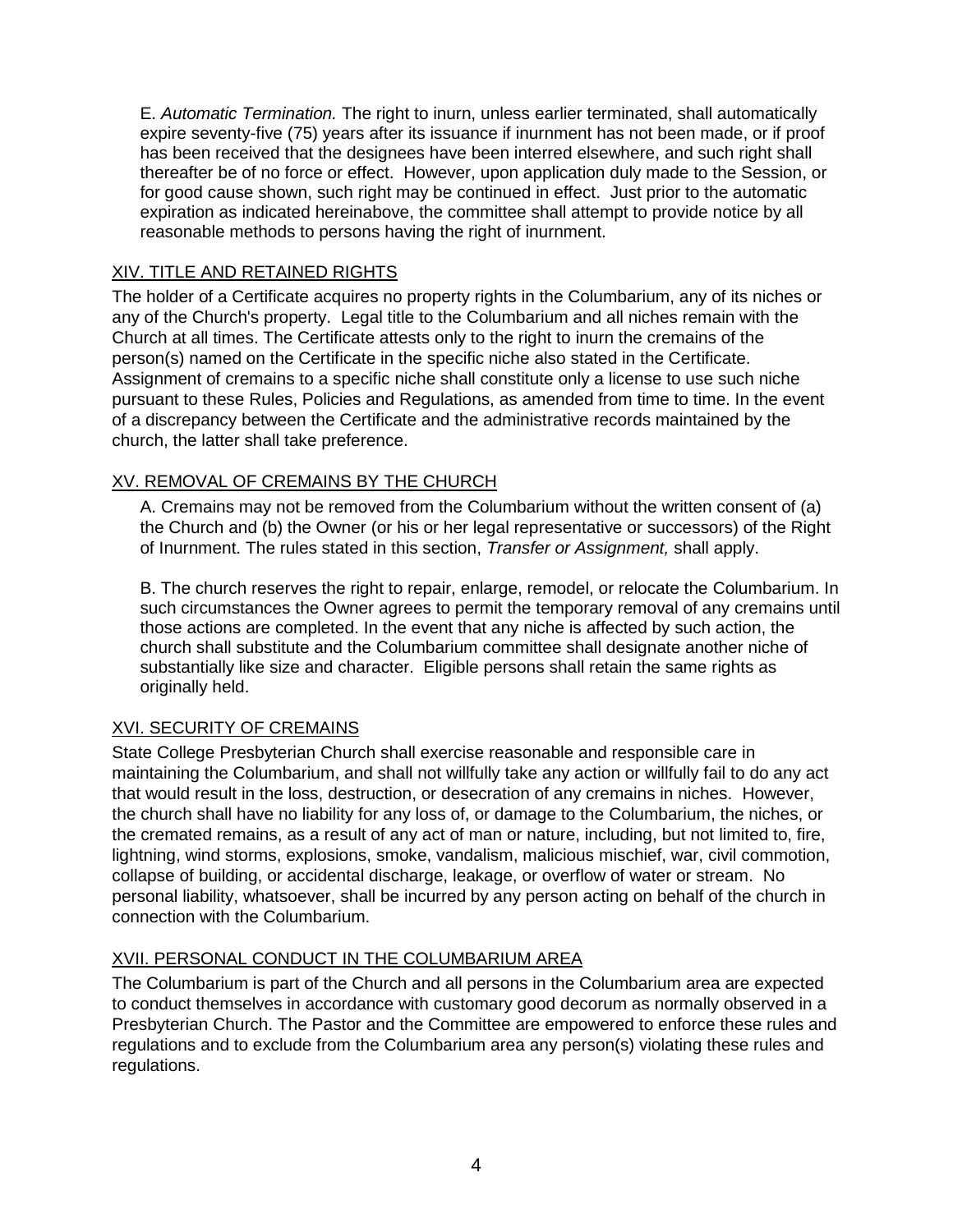## XVIII. PROTECTION AGAINST LOSS

The Church may carry such insurance for its own benefit upon the Columbarium and contents as the Session sees fit; however, there is no obligation upon the Church or the Committee to provide any insurance for the benefit of the inurnment right holders.

## XIX. AMENDMENT OR WAIVER OF OPERATING RULES

The Session of the Church may, at any time, amend, repeal, suspend, or waive any or all of the rules and requirements of these *Rules, Policies and Guidelines.* Waiver of any rule or requirement shall not be construed, unless specifically so stated by the Session, to constitute a continuing waiver of that rule or requirement with respect to any situation or occurrence arising thereafter.

Approved by Session: 10/8/2006 Rev. 1/1/2014